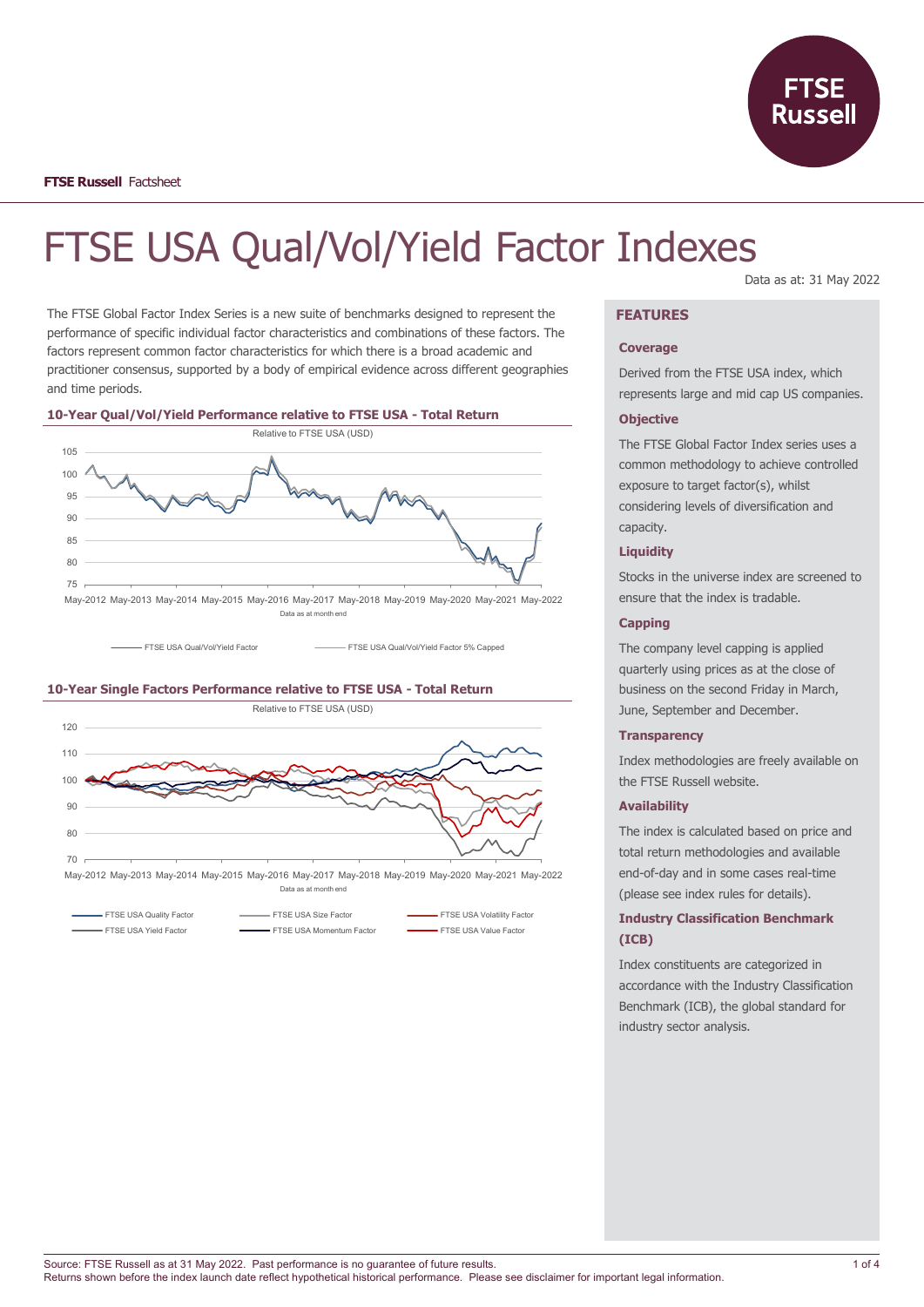#### **Performance and Volatility - Total Return**

| Index (USD)                                 | Return % |         |            |            |      | Return pa %* |      | Volatility %** |      |      |      |
|---------------------------------------------|----------|---------|------------|------------|------|--------------|------|----------------|------|------|------|
|                                             | 3M       | 6M      | <b>YTD</b> | <b>12M</b> | 3YR  | 5YR          | 3YR  | 5YR            | 1YR  | 3YR  | 5YR  |
| FTSE USA Qual/Vol/Yield Factor              | 3.1      | 5.1     | $-2.6$     | 6.6        | 47.7 | 72.2         | 13.9 | 11.5           | 12.3 | 17.6 | 14.5 |
| FTSE USA Qual/Vol/Yield Factor 5%<br>Capped | 2.9      | 4.9     | $-2.8$     | 6.4        | 44.7 | 69.2         | 13.1 | 11.1           | 12.3 | 17.6 | 14.3 |
| FTSE USA Quality Factor                     | $-6.9$   | $-12.9$ | $-16.5$    | $-2.0$     | 65.3 | 102.3        | 18.2 | 15.1           | 19.5 | 21.5 | 17.0 |
| FTSE USA Size Factor                        | $-3.8$   | $-5.7$  | $-9.8$     | $-3.2$     | 48.7 | 68.5         | 14.1 | 11.0           | 18.0 | 26.0 | 19.2 |
| FTSE USA Volatility Factor                  | $-4.4$   | $-7.7$  | $-12.4$    | 0.7        | 50.3 | 81.8         | 14.5 | 12.7           | 16.4 | 19.3 | 15.1 |
| FTSE USA Yield Factor                       | 2.2      | 6.4     | $-0.7$     | 7.1        | 47.1 | 67.5         | 13.7 | 10.9           | 14.2 | 20.9 | 16.0 |
| FTSE USA Momentum Factor                    | $-5.4$   | $-11.4$ | $-14.0$    | $-0.5$     | 59.4 | 97.3         | 16.8 | 14.6           | 19.6 | 21.5 | 16.5 |
| FTSE USA Value Factor                       | $-1.7$   | $-0.5$  | $-6.8$     | $-0.8$     | 46.2 | 65.5         | 13.5 | 10.6           | 15.8 | 24.6 | 18.5 |
| <b>FTSE USA</b>                             | $-6.0$   | $-10.4$ | $-13.9$    | $-2.4$     | 56.7 | 86.0         | 16.1 | 13.2           | 18.2 | 21.6 | 16.8 |

\* Compound annual returns measured over 3 and 5 years respectively \*\* Volatility – 1YR based on 12 months daily data. 3YR based on weekly data (Wednesday to Wednesday). 5YR based on monthly data

#### **Year-on-Year Performance - Total Return**

| Index % (USD)                               | 2012 | 2013 | 2014 | 2015   | 2016 | 2017 | 2018   | 2019 | 2020   | 2021 |
|---------------------------------------------|------|------|------|--------|------|------|--------|------|--------|------|
| FTSE USA Qual/Vol/Yield Factor              | 9.8  | 27.8 | 14.4 | 2.3    | 12.9 | 19.9 | $-2.8$ | 26.2 | 6.0    | 23.4 |
| FTSE USA Qual/Vol/Yield Factor<br>5% Capped | 10.2 | 28.3 | 15.0 | 2.4    | 12.9 | 19.4 | $-2.6$ | 26.0 | 4.2    | 23.6 |
| FTSE USA Quality Factor                     | 14.5 | 32.4 | 12.6 | 3.5    | 7.8  | 27.0 | $-1.3$ | 34.1 | 27.3   | 28.8 |
| FTSE USA Size Factor                        | 17.3 | 37.7 | 12.4 | $-2.3$ | 14.6 | 19.3 | $-9.4$ | 30.6 | 12.4   | 25.8 |
| FTSE USA Volatility Factor                  | 13.5 | 29.0 | 16.1 | 2.9    | 11.8 | 19.6 | $-1.7$ | 31.9 | 14.1   | 26.9 |
| FTSE USA Yield Factor                       | 11.6 | 28.4 | 13.7 | 0.4    | 16.0 | 17.3 | $-5.1$ | 25.8 | $-0.7$ | 27.2 |
| FTSE USA Momentum Factor                    | 16.3 | 32.8 | 13.8 | 2.8    | 9.2  | 24.0 | $-3.0$ | 30.8 | 27.6   | 24.7 |
| FTSE USA Value Factor                       | 17.4 | 37.1 | 12.9 | $-3.2$ | 17.3 | 21.4 | $-8.5$ | 28.5 | 1.4    | 29.3 |
| <b>FTSE USA</b>                             | 16.3 | 32.8 | 13.3 | 1.0    | 11.8 | 22.1 | $-4.5$ | 31.6 | 20.8   | 26.8 |

#### **Return/Risk Ratio and Drawdown - Total Return**

| Index (USD)                              | <b>Return/Risk Ratio</b> |     |     |             |         |         |         |             |
|------------------------------------------|--------------------------|-----|-----|-------------|---------|---------|---------|-------------|
|                                          | 1YR                      | 3YR | 5YR | <b>10YR</b> | 1YR     | 3YR     | 5YR     | <b>10YR</b> |
| FTSE USA Qual/Vol/Yield Factor           | 0.5                      | 0.7 | 0.8 | 1.1         | $-8.2$  | $-33.1$ | $-33.1$ | $-33.1$     |
| FTSE USA Qual/Vol/Yield Factor 5% Capped | 0.5                      | 0.7 | 0.8 | 1.1         | $-8.3$  | $-33.2$ | $-33.2$ | $-33.2$     |
| FTSE USA Quality Factor                  | $-0.1$                   | 0.7 | 0.9 | 1.1         | $-21.8$ | $-31.7$ | $-31.7$ | $-31.7$     |
| FTSE USA Size Factor                     | $-0.2$                   | 0.4 | 0.6 | 0.9         | $-16.5$ | $-41.0$ | $-41.0$ | $-41.0$     |
| <b>FTSE USA Volatility Factor</b>        | 0.0                      | 0.6 | 0.8 | 1.1         | $-17.6$ | $-33.0$ | $-33.0$ | $-33.0$     |
| FTSE USA Yield Factor                    | 0.5                      | 0.6 | 0.7 | 1.0         | $-7.7$  | $-37.3$ | $-37.3$ | $-37.3$     |
| FTSE USA Momentum Factor                 | 0.0                      | 0.7 | 0.9 | 1.1         | $-19.7$ | $-32.6$ | $-32.6$ | $-32.6$     |
| FTSE USA Value Factor                    | 0.0                      | 0.5 | 0.6 | 0.9         | $-12.6$ | $-40.2$ | $-40.2$ | $-40.2$     |
| <b>FTSE USA</b>                          | $-0.1$                   | 0.6 | 0.8 | 1.0         | $-19.1$ | $-34.1$ | $-34.1$ | $-34.1$     |

Return/Risk Ratio – based on compound annual returns and volatility in Performance and Volatility table Drawdown - based on daily data

## **INFORMATION**

## **Index Universe**

FTSE USA Index

#### **Base Date**

22 September 2014

#### **Base Value**

1000

#### **Investability Screen**

Actual free float and liquidity screen applied to underlying

#### **Index Calculation**

Indexes calculated end-of-day

#### **End-of-Day Distribution**

Via FTP and email

#### **Currency**

USD, EUR, GBP, JPY, AUD, Local

#### **Review Dates**

Annually in September. Additional review in March for Momentum Factor index.

## **History**

Available from September 2001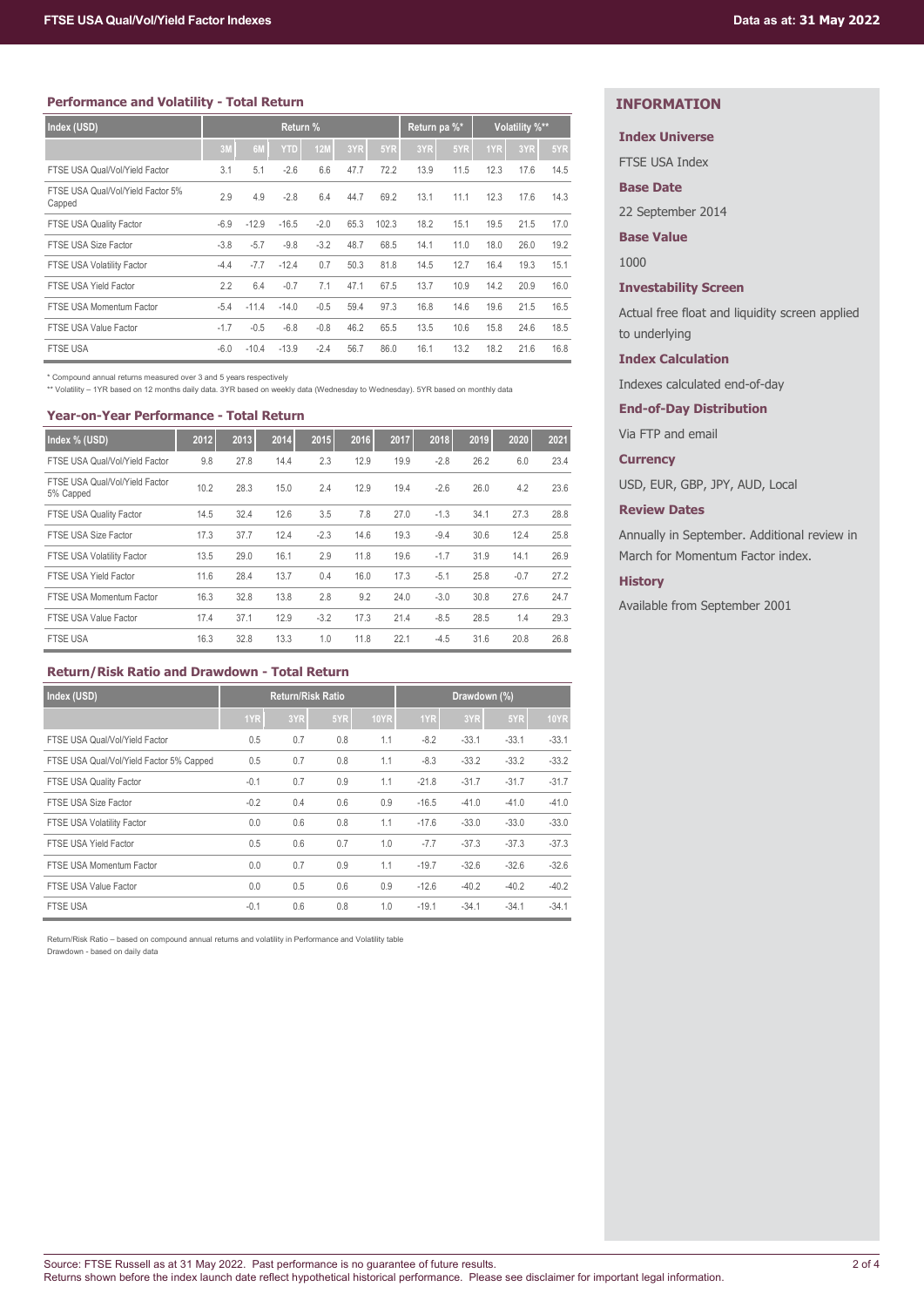## **Top 10 Constituents - Qual/Vol/Yield**

| <b>Constituent</b>       | <b>ICB Industry</b>           | FTSE USA Qual/Vol/Yield Factor (Wgt %) | FTSE USA (Wgt %) | Diff % |
|--------------------------|-------------------------------|----------------------------------------|------------------|--------|
| Johnson & Johnson        | Health Care                   | 7.44                                   | 1.30             | 6.14   |
| <b>Texas Instruments</b> | Technology                    | 4.47                                   | 0.45             | 4.02   |
| Intel Corp               | Technology                    | 3.86                                   | 0.49             | 3.37   |
| Pfizer                   | <b>Health Care</b>            | 3.81                                   | 0.81             | 3.00   |
| Procter & Gamble         | <b>Consumer Staples</b>       | 3.32                                   | 0.98             | 2.34   |
| Home Depot               | <b>Consumer Discretionary</b> | 3.19                                   | 0.87             | 2.32   |
| Verizon Communications   | Telecommunications            | 3.18                                   | 0.59             | 2.59   |
| Merck & Co               | <b>Health Care</b>            | 3.09                                   | 0.64             | 2.45   |
| Cisco Systems            | Telecommunications            | 3.08                                   | 0.52             | 2.56   |
| Exxon Mobil Corporation  | Energy                        | 2.77                                   | 1.12             | 1.65   |
| <b>Totals</b>            |                               | 38.21                                  | 7.77             |        |

## **ICB Industry Breakdown - Qual/Vol/Yield**

|                 |                               | <b>FTSE USA Qual/Vol/Yield</b><br><b>Factor</b> |        | <b>FTSE USA</b> |        |          |
|-----------------|-------------------------------|-------------------------------------------------|--------|-----------------|--------|----------|
| <b>ICB Code</b> | <b>ICB Industry</b>           | No. of Cons                                     | Wgt %  | No. of Cons     | Wgt %  | Diff %   |
| 10              | Technology                    | 10                                              | 12.45  | 98              | 27.96  | $-15.51$ |
| 15              | Telecommunications            | $\overline{4}$                                  | 8.20   | 17              | 2.83   | 5.36     |
| 20              | <b>Health Care</b>            | 11                                              | 22.56  | 76              | 13.64  | 8.92     |
| 30              | Financials                    | 9                                               | 2.12   | 81              | 11.01  | $-8.89$  |
| 35              | <b>Real Estate</b>            | 11                                              | 3.26   | 38              | 2.99   | 0.27     |
| 40              | <b>Consumer Discretionary</b> | 12                                              | 9.58   | 102             | 13.91  | $-4.32$  |
| 45              | <b>Consumer Staples</b>       | 20                                              | 12.40  | 37              | 5.82   | 6.58     |
| 50              | Industrials                   | 22                                              | 13.05  | 96              | 11.96  | 1.09     |
| 55              | <b>Basic Materials</b>        | 6                                               | 3.26   | 20              | 1.96   | 1.30     |
| 60              | Energy                        | 3                                               | 3.18   | 23              | 4.70   | $-1.52$  |
| 65              | <b>Utilities</b>              | 28                                              | 9.94   | 34              | 3.22   | 6.72     |
| <b>Totals</b>   |                               | 136                                             | 100.00 | 622             | 100.00 |          |

## **Index Characteristics - FTSE USA Qual/Vol/Yield**

| <b>Attributes</b>       | <b>FTSE USA Qual/Vol/Yield Factor</b> | FTSE USA Qual/Vol/Yield Factor 5%<br>Capped |
|-------------------------|---------------------------------------|---------------------------------------------|
| Number of constituents  | 136                                   | 136                                         |
| Dividend Yield %        | 2.94                                  | 2.95                                        |
| Constituent (Wgt %)     |                                       |                                             |
| Average                 | 0.74                                  | 0.74                                        |
| Largest                 | 7.44                                  | 5.20                                        |
| Median                  | 0.29                                  | 0.30                                        |
| Top 10 Holdings (Wgt %) | 38.21                                 | 36.70                                       |

## **Index Characteristics - FTSE USA Single Factors**

| <b>Attributes</b>       | <b>FTSE USA Quality</b><br>Factor | <b>FTSE USA Size</b><br>Factor | <b>FTSE USA</b><br><b>Volatility Factor</b> | <b>FTSE USA Yield</b><br>Factor |
|-------------------------|-----------------------------------|--------------------------------|---------------------------------------------|---------------------------------|
| Number of constituents  | 252                               | 396                            | 191                                         | 193                             |
| Dividend Yield %        | 1.17                              | 1.75                           | 1.59                                        | 3.12                            |
| Constituent (Wgt %)     |                                   |                                |                                             |                                 |
| Average                 | 0.40                              | 0.25                           | 0.52                                        | 0.52                            |
| Largest                 | 11.15                             | 0.78                           | 9.12                                        | 3.74                            |
| Median                  | 0.14                              | 0.25                           | 0.25                                        | 0.25                            |
| Top 10 Holdings (Wgt %) | 42.08                             | 6.51                           | 36.42                                       | 28.64                           |